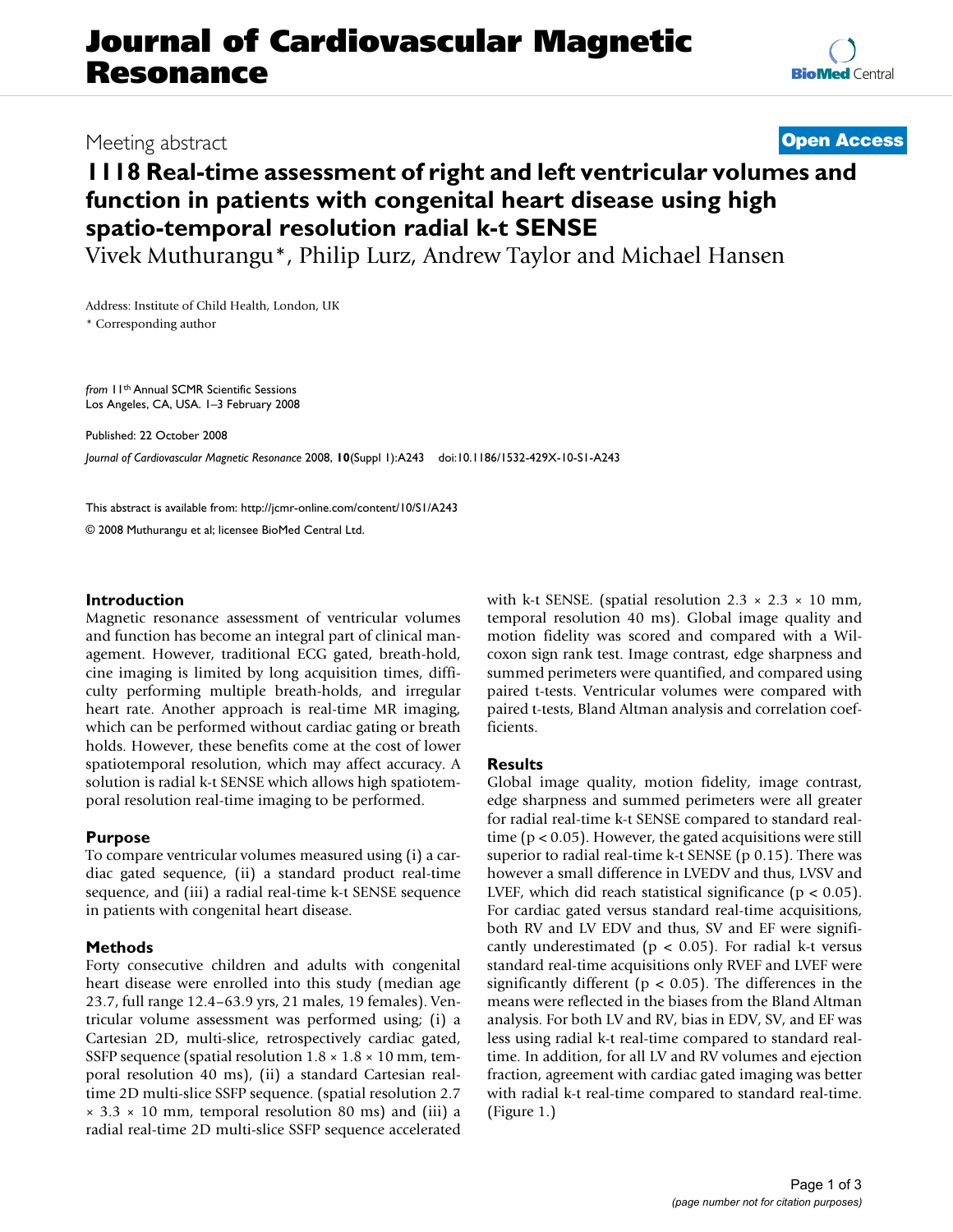

Representative examples of card and systole (d), and standard real-time images in diastole (e) and systole (f) **Figure 1** iac gated images in diastole (a) and systole (b), radial k-t SENSE real-time images in diastole (c) Representative examples of cardiac gated images in diastole (a) and systole (b), radial k-t SENSE real-time images in diastole (c) and systole (d), and standard real-time images in diastole (e) and systole (f).